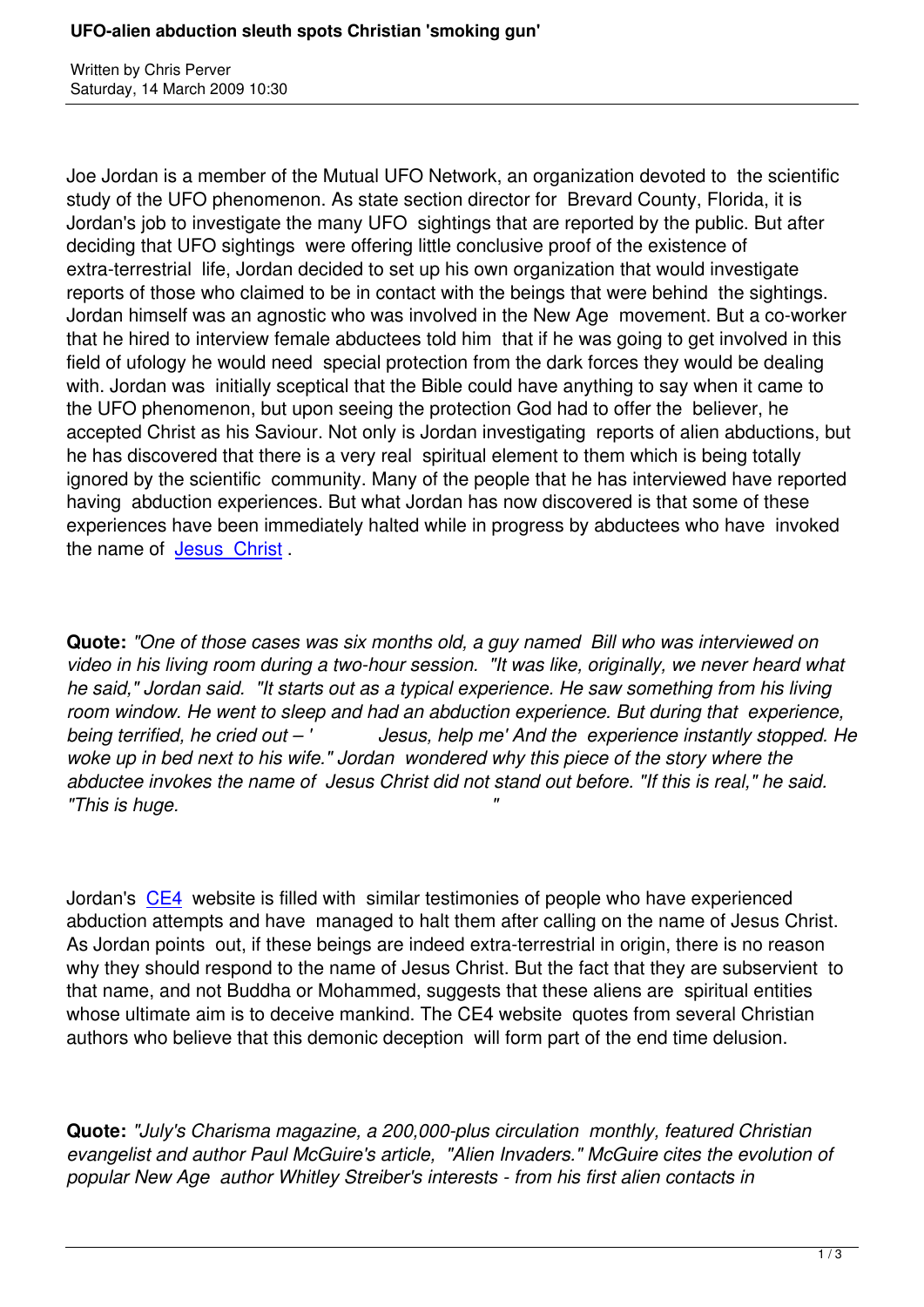*Communion, Transformation and Breakthrough to his latest titles, The Secret School: Preparations for Contact and Evenings with Demons - as an example of a progressive deception. Indeed, Streiber fans often comment - albeit positively - on their favourite author's change. From experiencing his first alien encounters as terrifying and torturous, he began to seek them out and welcome them, finally advocating them as a religious experience. That, say religious leaders, indicates a deceptive entity is at work. "Both the seemingly benign and hostile entities... will play an increasing role in preparing a segment of humanity for the reception of the Antichrist," writes best selling author David Allen Lewis and Robert Shreckhise in UFO: End-Time Delusion. And the cover of The Agenda, The Real Reason They're Here gives this premise: "In the near future, God will evacuate millions of people from the horrors to follow. Aliens will take the credit" for the Rapture (when Christians will be supernaturally airlifted to heaven), writes B. Fox, a MUFON researcher who resides in - of all places- Roswell, New Mexico. (Webmaster note - visit that site at www.uforanks.com )*

Unfortunately we have already witnessed this delusion fir[st hand. Last year o](http://www.uforanks.com/)ur attention was drawn to Todd Bentley , who gave a graphic description of his own abduction experience at one of his meetings, but like Whitley Streiber, reinterprets his terrifying ordeal as a religious experience given to him by God. For Bentley, the operating room became heaven, the aliens became [angels and the](https://www.prophecynews.co.uk/index.php?option=com_content&id=879/2/) operation was designed to implant truth in his inward parts. Had the same experience happened to a non-believer, they might have arrived at a very different conclusion. The Bible explains for us the origin of these beings (Jude 1:6, possibly Genesis 6:1-4, Revelation 12:4). They are spiritual in nature. That is why despite years of research, no conclusive proof of extra-terrestrial life has ever been discovered. They oppose everything to do with God. That is why they can't stand the name and person of Jesus Christ. They seek to bring mankind into the bondage of sin. That is why they they put people through these horrific experiences. I believe the UFO phenomenon will form a large part of the end time deception. We have already seen a significant rise in public interest in the UFO phenomenon following the release of classified reports by the British and French governments. The Cath

# olic

### and

## **Lutheran**

 [Chu](https://www.prophecynews.co.uk/index.php?option=com_content&id=859/2/)rches are getting in on the act. With the political and religious world 'open' to the idea [of](https://www.prophecynews.co.uk/index.php?option=com_content&id=859/2/) contact with extra-terrestrials, the potential for mass deception on a global scale is increasing. [The Bible](https://www.prophecynews.co.uk/index.php?option=com_content&id=1121/2/) warns that prior to the return of Christ, God Himself will send people strong delusion that they should believe a lie (2nd Thessalonians 2:11-12). People that have accepted the theory of evolution are now reaching the logical conclusion that there is life in outer space. They assume that these beings would be benevolent in nature, and that contact with extra-terrestrial intelligence will result in the salvation of this planet. They have no idea that these beings have been plotting our downfall for the last 6000 years, and that they are merely awaiting the perfect opportunity to invade. If you are going to fight a spiritual battle, you need spiritual armour. Jesus Christ provided that armour for us when He defeated the devil on Calvary's hill 2000 years ago.